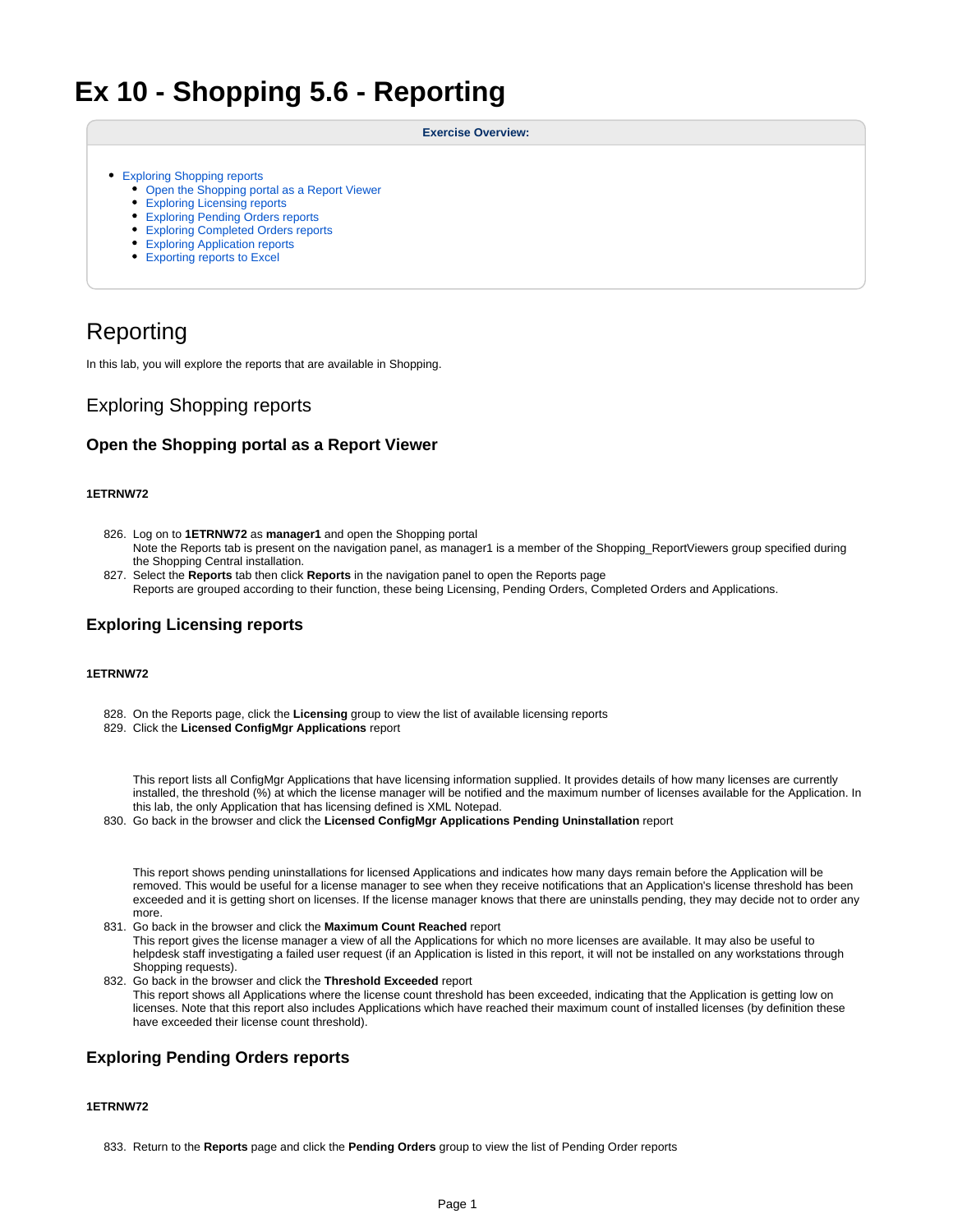- 834. Note the first three reports present Pending Orders grouped by Approver, Machine and Shopper respectively. Each report indicates whom the order is waiting on and how many days it has been pending with that approver
- 835. Click the **Pending OSD Requests** report This report provides details of OSD migrations scheduled between the dates specified in the Start Date and End Date fields. This is great for administrators and project managers who need to monitor a Windows migration, or perhaps prepare for support cover to handle any postmigration issues.
- 836. Go back in the browser and click the **Top 20 Orders Pending Approval** report This report is useful for periodic review of service levels. As it presents the worst cases (the longest periods that approvals have been pending) it can highlight issues with the approval process (the approval configuration may need adjusting) or specific approvers.

## <span id="page-1-0"></span>**Exploring Completed Orders reports**

#### **1ETRNW72**

- 837. Return to the **Reports** page and click the **Completed Orders** group to view the list of Completed Order reports
- 838. Click the **All Approved Orders between Specified Dates** report

This report shows the date and time of request, approval and installation (where applicable) for all orders approved between the specified dates.

- 839. Go back in the browser and click the **Applications Shopped Per Machine** report
- 840. In the Machine Name drop-down, select **1ETRNW73** and click **generate**

This report lists all the Applications that have been requested for the selected computer. Note that in this case, a number of the applications occur twice – this is because 1ETRMW73 was rebuilt and the applications were 'reshopped' as part of that migration. If **1ETRNW73** has not been rebuilt yet, there will not be any duplicates.

Where an environment comprises several thousand computers, it may be more useful to start typing the computer name in the drop-down to get to the intended target user faster than browsing a huge list.

- 841. Go back in the browser and click the **Applications Shopped Per User** report
- 842. In the User Name drop-down, select **1ETRN\User** and click **generate** This report shows Applications that have been requested by an individual, indicating the computer used when the Application was requested. A user that requests applications for a number of different computers may be a Branch Administrator.
- 843. Go back in the browser and click the **Approved Applications** report

This report shows all orders that were requested and completed between the specified dates, required approval and were approved. The results provide a summary of the total software cost for each user. You would hope that the users who spend the most on software make a proportionate contribution to the revenue of the company!

844. Go back in the browser and click the **Approved Order History per Shopper** report

Note that this report is actually filtered by Application, and by default, the page loads filtered by the first Application ordered alphabetically. It also lists the same order multiple times (one row per stage of the workflow).

845. Select **WinZip** and change the **Completed Date** to tomorrow. Click **Generate**

846. Go back in the browser and click the **Completed OSD Requests** report This report lists all completed OSD migrations, indicating the Installed date and time for those that installed successfully. An overall percentage of successful installation is presented at the bottom of the report, along with the total number of users and computers associated with the requests.

847. Go back in the browser and click the **Daily Chart of Approved orders** report

This report generates a chart showing approval activity per day between the dates specified.

848. Go back in the browser and click the **Rejected Applications** report

This report lists all requests that have been requested and completed between the specified dates but were rejected. This report does not indicate who rejected the request or the reason given (if any).

849. Go back in the browser and click **Savings report** This report includes values that define the cost of processing an order and installing an application without Shopping (e.g. calling the service desk, seeking approval, advertising manually in ConfigMgr) and multiplies this up by the number of requests to indicate the costs that Shopping has saved between the dates specified.

This Savings Report uses a default cost of 46 defined in the report definition file on the Shopping Central server (Shopping\WebSite\ShoppingAPI\GlobalResources\Reports\savings.rdlx). The Savings to Date shown on the Shopping Home page are calculated based on the Help Desk Cost setting (default 40) defined in the Shopping Administration Console. Unless you manually correct these values, this report will show greater savings than shown in the Savings to Date on the home page.

850. Go back in the browser and click the **User and Machine per Application** report

851. Select an Application in the **Application Name** drop-down